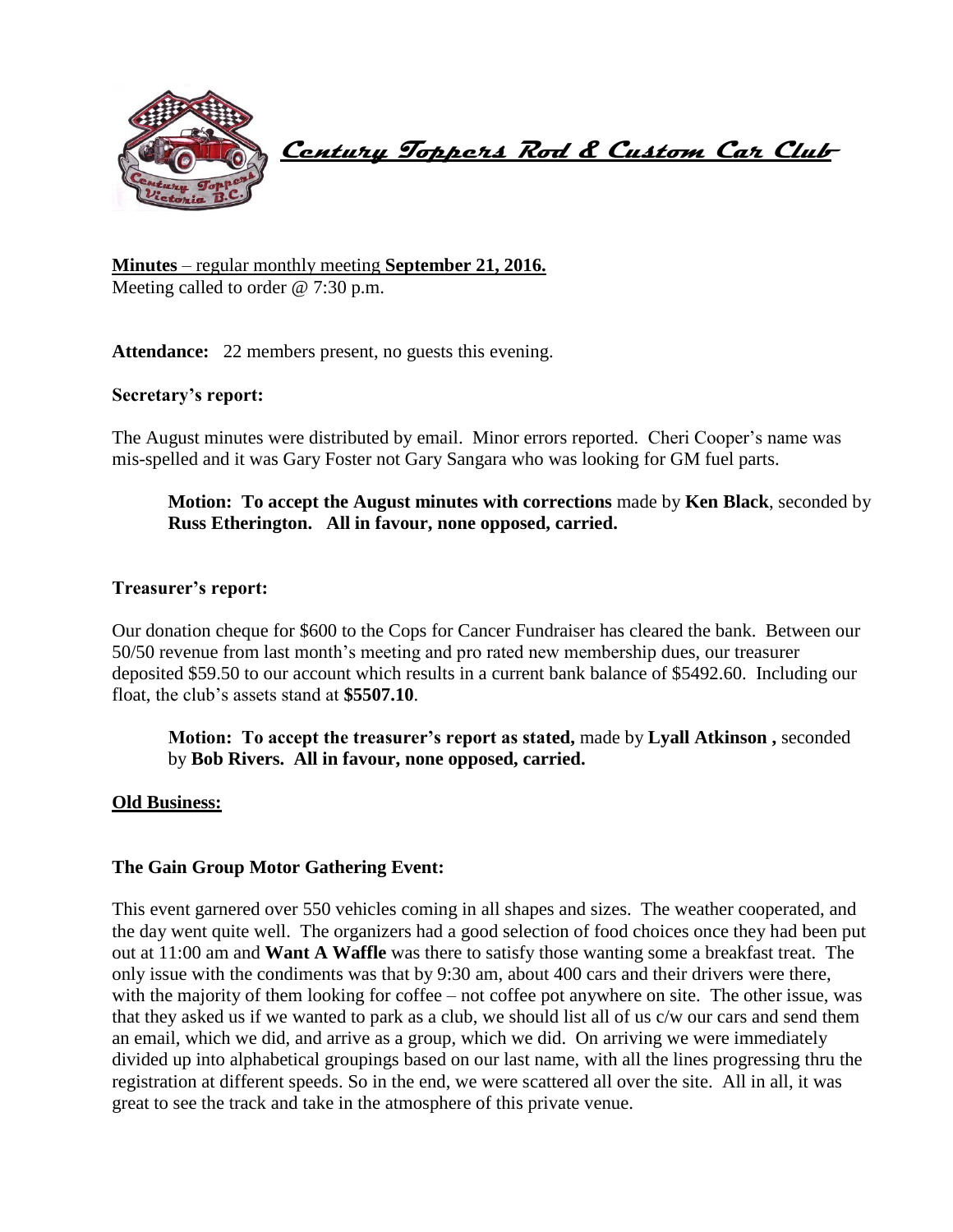# **Deuce Days**:

The meeting with **Al Clark** was positive, and he and the organizing group have received many letters of support from the sponsors, the many American clubs that come up to Victoria, and from the locals for this event to carry on. The gut feeling of those who attended the meeting was good, and we will just have to wait and see how this unfolds in the next few years.

# **The Victorian mini car show:**

About 22 member cars attended this barbeque at the Victorian under sunny skies. Many of the residents did a walk about around the cars and lounged in the shade, listening to the musicians play tunes. We had a great time, the food was good, and **Bill Campbell** presented **Brigitte Larsen**, the Victorian coordinator, with a boutique of flowers for her work in organizing this event. Later in the day, she responded with a hail of water balloons which lightened up the mood considerably and initiated a free for all with bombs flying in all directions**. Bill Campbell**, who was reported to be a catcher in little league, showed his lack of throwing ability by managing to spray black topsoil over some of our club ladies' finery, which had them hunting for revenge. He was doused over the head and the score was even.

## **Go Karting in Parksville:**

This trip was cancelled due to lack of interest on the scheduled weekend.

# **2016 Club Christmas Dinner/dance:**

This year's event has been confirmed at The Royal Colwood Golf Course. We wanted to ask for opinions on the format, to see if people would like to eliminate the dancing and replace it with some form of entertainment. After polling those in attendance this evening, 5 would like to see some changes, while 12 wanted to keep the music and dancing. Suggestions from the floor included having live music this year. Suggestions included Johnnie Vallis, a music impersonator, Cheri Cooper's sister who has a southern rock/country group, and Gord Strongman's connection to a professional musician and his daughter who have played with many big hit entertainers. Our canned music expense was \$500 last year and it is expected that a live entertainment budget will cost us between \$800 and \$1000. We will follow up on this at the next meeting.

The date for the dinner is set for **Friday, Dec. 9th** and for the first time in a while it will not conflict with the Christmas lighted truck parade. We suggest that members start looking for door prize sponsors as soon as possible. **Marie McKay** has volunteered to make a purse from one of our club t shirts if we get it to her. Tickets this year will be first come first serve so don't dilly dally on purchasing for yourselves and friends.

**B R E A K** 50/50 draw resulted in \$52.00 being collected with \$26.00 going to **Lyall Atkinson**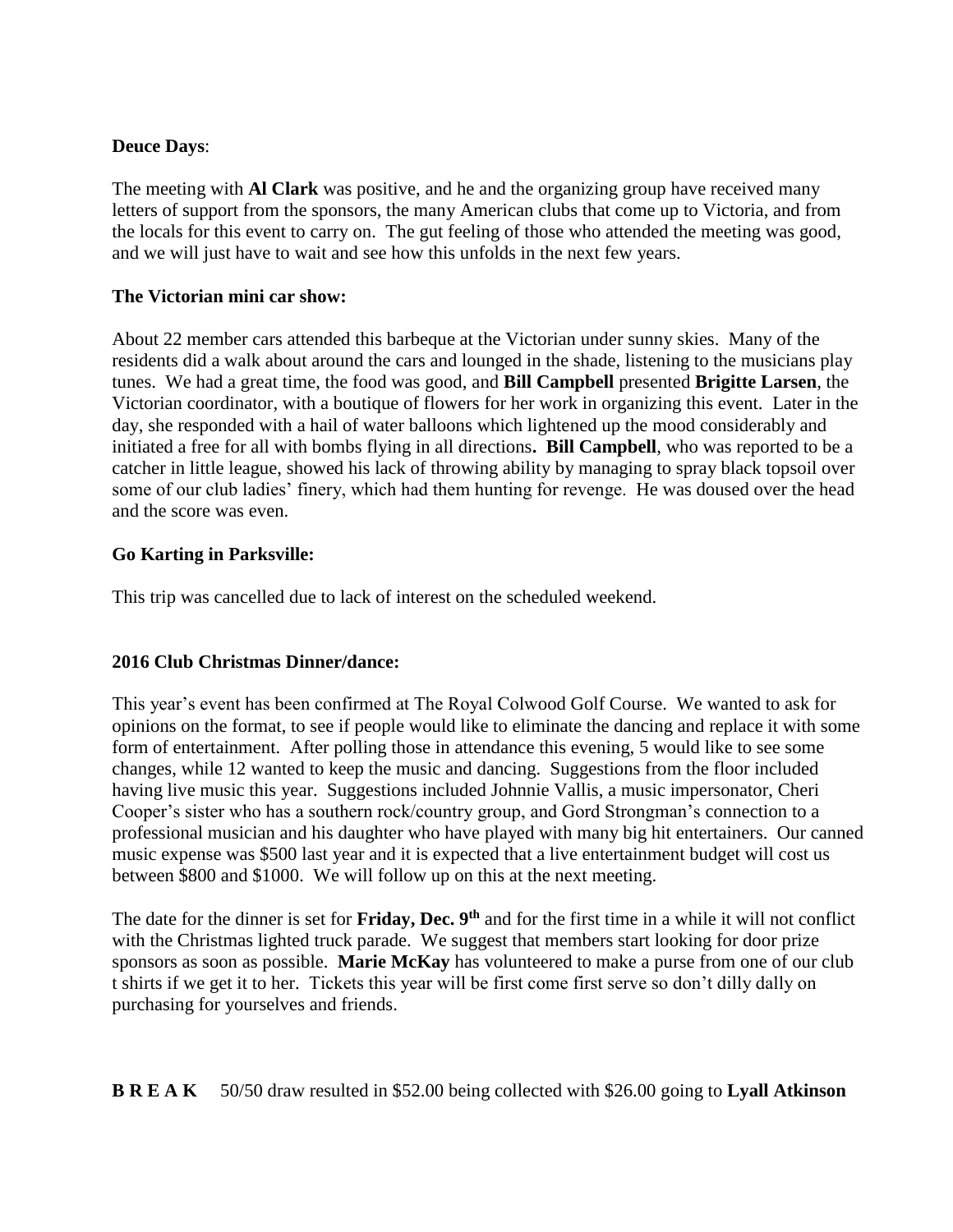### **New Business:**

#### **More Campbell News:**

**Bill** has been fighting demons trying to get his '33 back on the road. He has had an issue with rockers coming loose and falling into the head tray, leaking valve cover gaskets, hydraulic clutch challenges, and pilot and throw out bearing issues. One would think having done this **seven times** before, he would have it down to a fine art. His car was, in fact, ready for the trip to Cowichan and he was careful not to break it loose too aggressively, so as to make it home in one piece -- **congratulations Bill !!!**

#### **Brent Blakely's new ride:**

New member **Brent** has just purchased a 1928 Ford Model A Roadster pickup out of Duncan. Another fine addition to our club fleet – we look forward to seeing it on one of our tours.

#### **Upcoming Garage Tour:**

Our schedule shows a garage tour set for Oct.  $1<sup>st</sup>$  in a week or so. We had tentatively set the destination as **Doug and Pauline Fox's** in Mill Bay but we have yet to confirm that with **Mike Roy.**  Other suggestions for future spots include **Brian Holker** or **Lennie McKay's** garages in Ten Mile point area**, Cheri** and **Jerry Cooper's Old School Metalworks,** and **Mike Rowbottom's** shop in Central Saanich.

#### **Buy and Sell and other items:**

**Len Levere** needs to borrow a spring compressor for working on his steel woody. **John Fluery** has just the item and offered to loan it to him – just one of the many benefits of belonging to a car club. Somebody in our club has virtually every tool known, that can help another member build a car.

**Garry Foster** looking for GM fuel pump.

**Cheri Cooper** is looking for a 54 Ford pickup frame. Several suggestions were given to her, particularly a guy called **Terry Stenborg** in Cobble Hill who would have one.

**Marie McKay** has got her rear lights fixed which means she has passed the 16 point safety inspection done last month by **Bill Campbell.**

#### **No further new business**

**Motion to adjourn made by Ken Black, seconded by Bob Rivers - meeting adjourned at 8:50pm.**